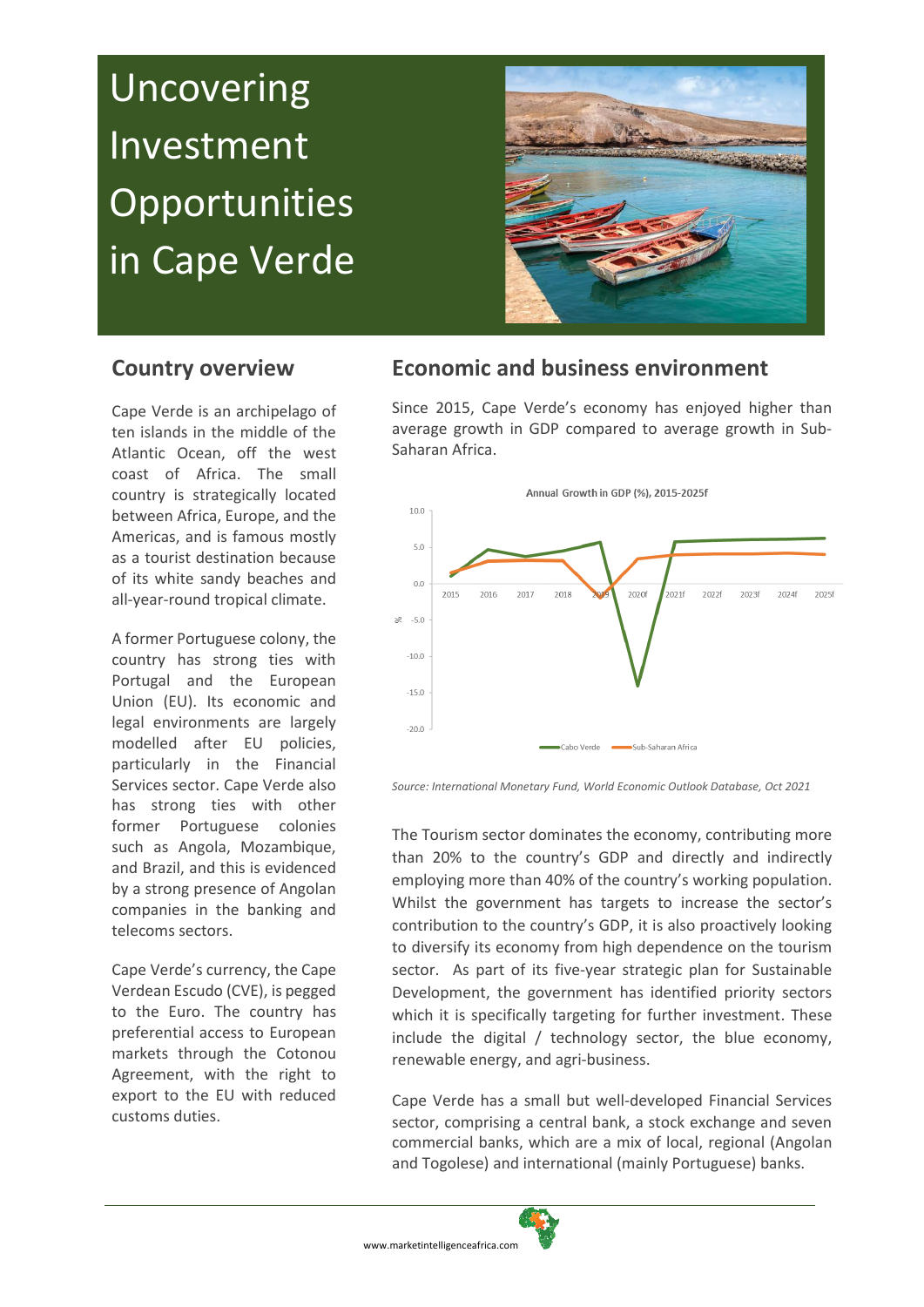# **Key sectors for Investment**

# **Tourism**

The Tourism sector is strategically important to Cape Verde, contributing c.21% to the economy's GDP in 2018. Although it has attracted the largest share of investments in the country, several opportunities still exist in this sector for both private and blended finance vehicles to further develop the sector and bring it to its full potential.

The number of tourists to Cape Verde has grown consistently over the last decade, recording over 800,000 visitors in 2019, and forecast to reach three million by 2030. Such ambitious growth plans mean the sector needs to strengthen its capacity to host the growing number of visitors by providing additional hotel rooms, entertainment, and recreational facilities.



Number of tourists, in 000s

Private sector players have formed strategic alliances with several international hotel and travel chains such as TUI, RIU, Hilton, Melia, and Marriot. Such initiatives have served to attract more international visitors to the country.

#### **Opportunities for further investments:**

- Resorts, hotels, and tourist villages
- Event tourism (conferences / convention centres)
- Water sports
- Rural tourism (trekking, mountain biking)
- Recreation and leisure spaces
- Tourist cruises
- Maritime tourism
- Health tourism



*Source: Instituto Nacional de Estatistica Cabo Verde [\(http://ine.cv/\)](http://ine.cv/)*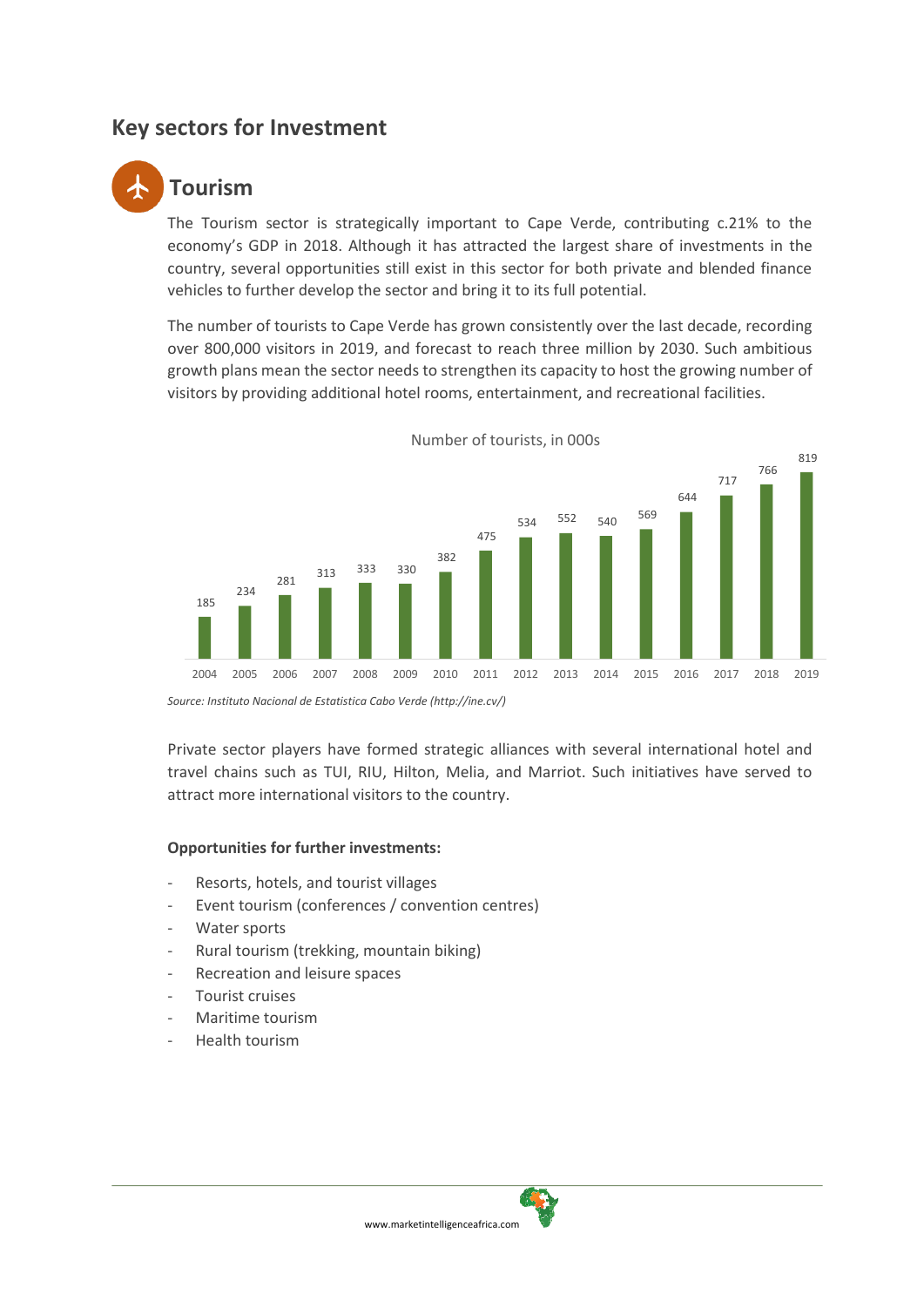# **Digital economy**

Cape Verde has well-established telecoms and technology infrastructure which is of particular importance to the country's growth and development. Technology literally connects Cape Verde's ten physically separated islands, not only to each other, but also to the rest of the world. The country uses submarine and terrestrial fibre optic cables to connect internally and to South America, Europe, and mainland Africa. Cape Verde is also currently rolling out 4G mobile services, whilst piloting 5G technology in partnership with Chinese firm Huawei. If its pilots are successful, Cape Verde will become one of the first African countries to introduce 5G technology.

This well-developed infrastructure has the potential to establish a strong digital economy in Cape Verde and position the country as a tech hub and gateway for technology companies looking to expand in Africa. The government, with funding from the African Development Bank, is currently building a  $\epsilon$ 40m technological park which will offer services that include software development, computer maintenance and back-office operations. It will house tech companies, incubators, start-ups, a data centre, and a centre for ICT training and qualification. All these developments create opportunities for Cape Verde to position itself as an offshore service provider of technology solutions such as software development and IT services to meet the growing demand from European companies.

With a mobile phone penetration of over 100% and internet penetration of c.75%, opportunities also exist in the wider digital applications space in Cape Verde. There is a growing number of innovative solutions that have been introduced in the economy over the last few years, which include ride hailing apps, mobile payment providers, local music streaming apps and fast-food ordering apps. These early-stage developments in the digital economy have the potential to grow not only in the local market, but also potentially to other countries in Africa and Europe.

#### **Opportunities for further investments:**

- Information Technology outsourcing software development, mobile application development, web development, e-commerce platforms
- Development of digital services (e-Payments, e-learning applications, animation, and gaming)
- Disaster recovery and business continuity outsourcing
- Business process outsourcing (payroll processing, accounting outsourcing and finance, legal process outsourcing)

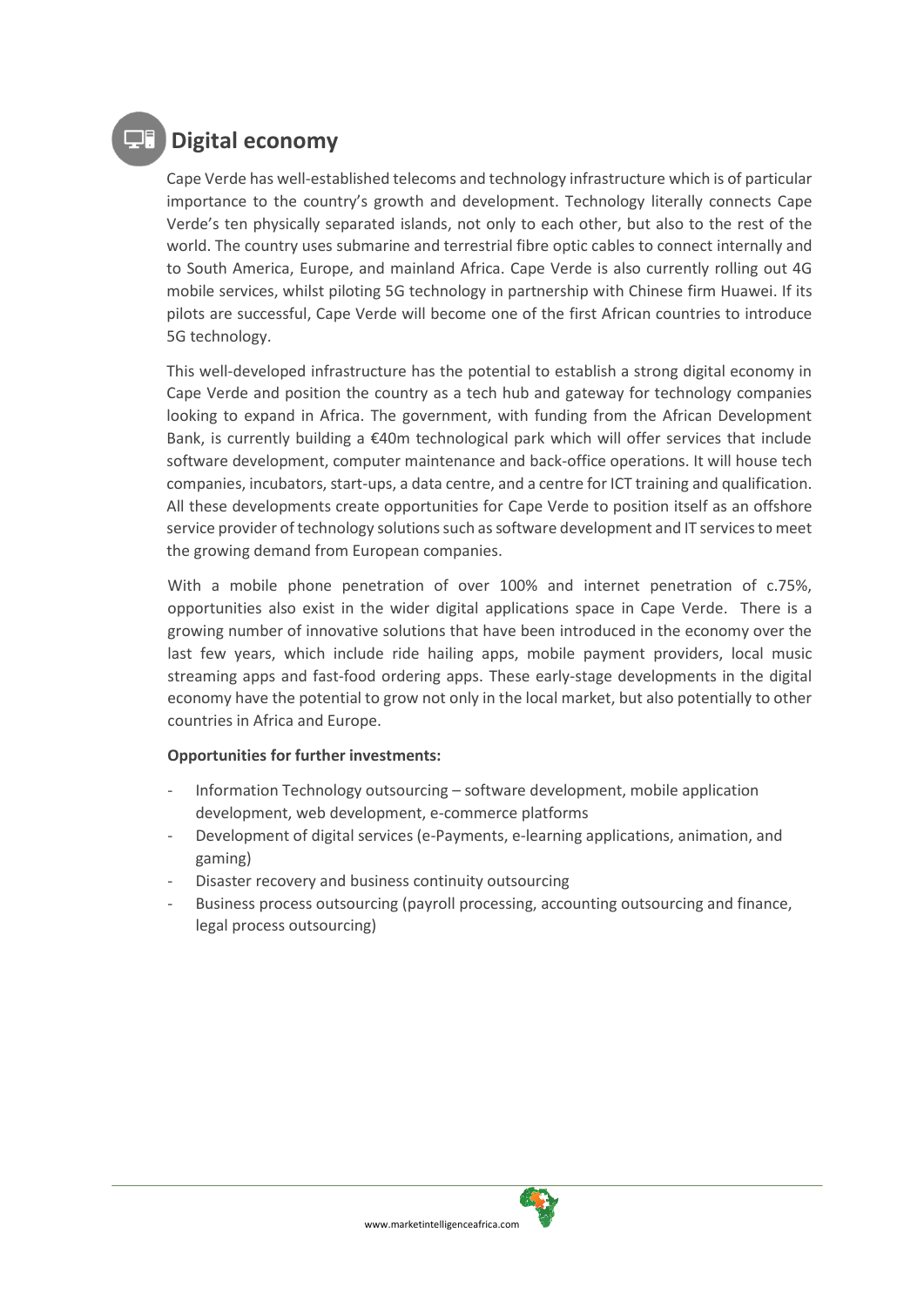

Around 90% of the food consumed in Cape Verde is imported to meet the needs of both the domestic market and the growing number of tourists and other international visitors. The country's climate and soils are suitable for growing bananas, corn, beans, sugarcane, coffee, and a variety of tropical fruits and vegetables, but the quantities currently being produced are significantly less than demand. There are vast opportunities for private sector investment in agriculture and agri-business solutions across the value chain to supply both the domestic market and potentially the export market.

Most of Cape Verde's arable land is on the islands of Santiago, Fogo, Santo Antão and São Nicolau. Fogo is particularly known for coffee farming, mainly for the export market (Europe), where demand far outstrips supply. Fogo also produces local wine, which is currently exported to Europe and the United States. The country also produces its own rum (grogue) which is exported under AGOA to the United States. There is a potential to increase the production of and market for both Cape Verde's wine and rum.

#### **Opportunities for further investments:**

- Production / processing of fruit and vegetables for local and export markets
- Production / processing of coffee, wine, and rum for export
- New technologies and innovation in farming / agri-processing
- Poultry meat production and processing, and egg farming
- Production of animal feed



## **Blue economy**

The natural abundance of sea and ocean resources in Cape Verde presents several unexploited opportunities to monetise the blue economy in various subsectors. At the forefront of the coastal opportunities is the vast potential in **fishing and aquaculture**. The World Bank anticipates that by 2030 aquaculture will account for about two thirds of global fish supply, and Cape Verde's strategic geographical location makes it well positioned to play a role in this global supply chain. The country already exports both fresh and frozen fish, mainly to Europe. Fish exports represented more than 60% of Cape Verde's total exports in 2017. However, there is greater potential in this area that remains unexploited.

Cape Verde's location in the mid-Atlantic, in the centre of intercontinental trade routes, presents opportunities for investment in the country as a logistical hub and shipping and port infrastructure.

#### **Opportunities for further investments:**

- Aquaculture industrial fish production and processing for export
- Logistics hub a container transhipment terminal
- Inter-island and international maritime transport
- Marina construction
- Shipping and port infrastructure